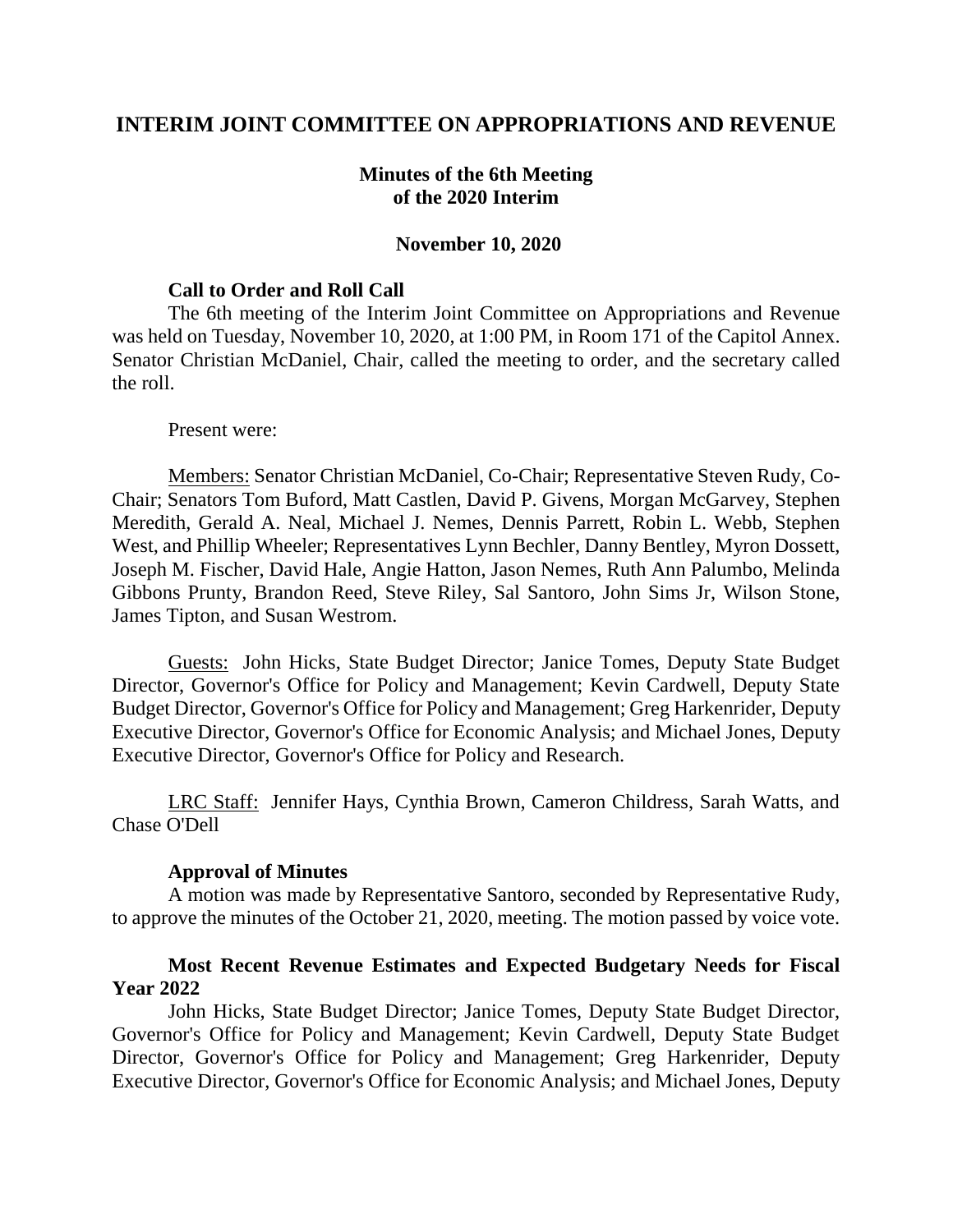Executive Director, Governor's Office for Policy and Research were present to testify or answer questions from the committee.

John Hicks testified that the administration has agreed to deliver the Governor's budget recommendation on a fast-track basis so that it will be available in the first week of January.

The Office of State Budget Director (OSBD) forecasts a general fund revenue shortfall of \$99 million compared to the enacted revenue estimate. OSBD also forecasts a \$9 million overage in road fund revenue. No budget cuts are expected for fiscal year 2021. This is because of better than expected revenues and more flexibility in the federal Coronavirus Relief Fund.

General fund revenues for fiscal year 2021 are expected to total roughly \$11.5 billion. Individual income and sales and use tax revenues are expected to see small growth. Corporate income tax and limited liability entity tax revenues will see a substantial decline. A significant reduction is expected in coal severance revenues.

Revenues for the road fund are expected to reach \$1.55 billion in fiscal year 2021, which is nine million dollars more than the enacted estimate for the year. Motor fuels revenues were down five percent in the first quarter, but are expected to recover to reflect a two percent growth for the full year. Motor vehicle usage revenues have bounced back after April and May.

July to September of 2020, saw a loss of 153,000 non-farm employment jobs compared to the same time last year. The bulk of these were service-providing jobs.

October general fund receipts are up three percent compared to last year. Sales tax revenues are up almost seven percent year-to-date. Individual income receipts are up over four percent year-to-date. This increase would only be over one percent with the exclusion of unemployment insurance. Corporation income revenues are down one percent year-todate. The remaining tax revenues are up over four percent year-to-date.

Road fund receipts are up more than one percent year-to-date. Motor fuels revenues have declined almost five percent year-to-date. Motor vehicle usage revenues have grown almost 12 percent year-to-date.

Lower revenues are expected in fiscal year 2022 than what was originally considered in the 2020 regular session.

In response to a question from Senator Wheeler, Mr. Hicks stated that revenue in the last several months has been lifted by additional unemployment benefits, the paycheck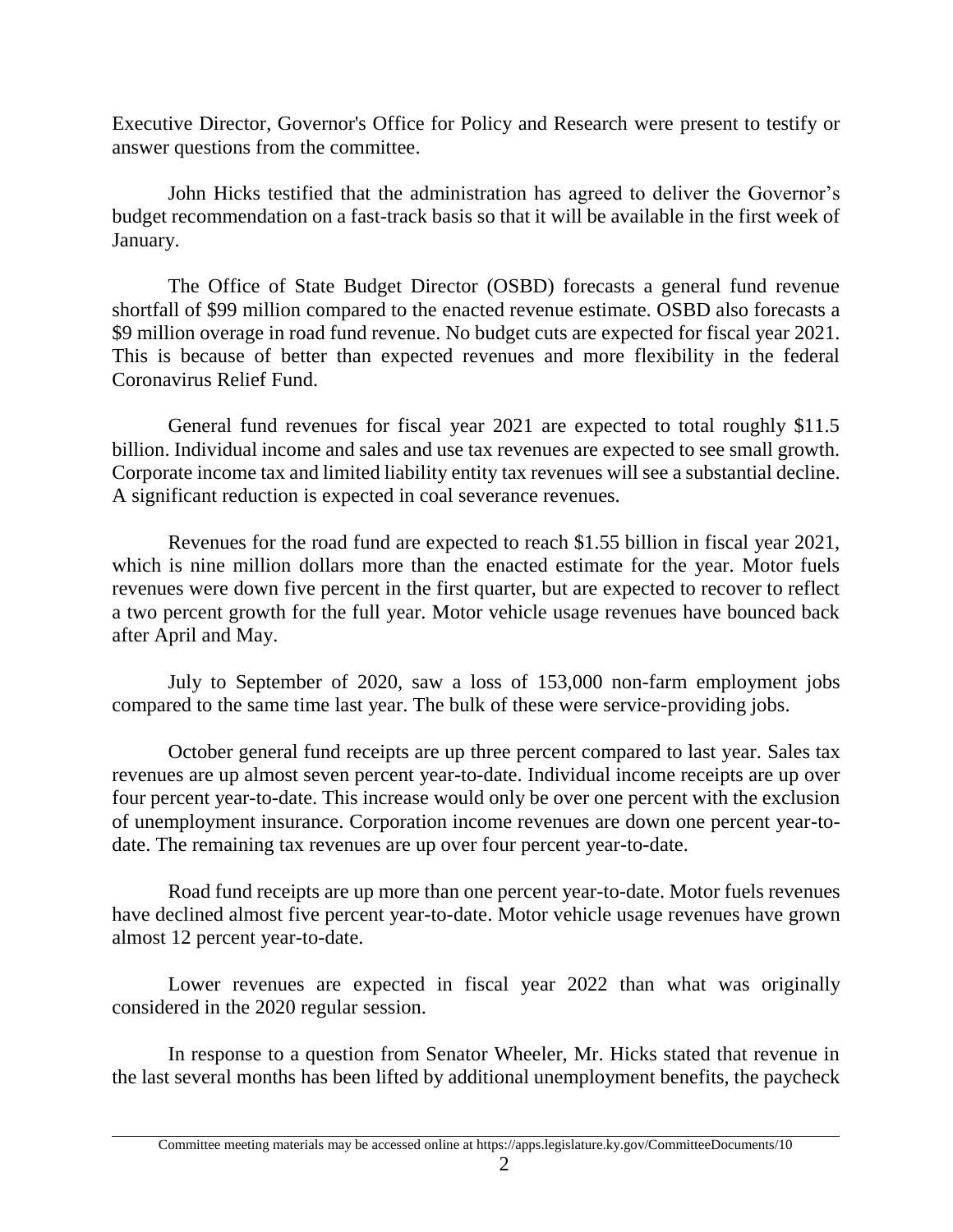protection program, and the \$1,200 and \$500 federal stimulus payments. A weakening of state revenues is expected from the termination of these programs.

In response to a question from Senator McDaniel, Mr. Hicks testified that GDP is not expected to recover to its prior peak until the later part of fiscal year 2022. A number of states are forecasting reduced revenues in fiscal year 2022 compared to fiscal year 2021.

Mr. Hicks testified that the base calculation of Support Education Excellence in Kentucky (SEEK) is not expected to change much. Additionally, Medicaid enrollment has risen. The federal government increased its share of Medicaid spending as a result of the national public health emergency. Medicaid enrollment has increased by six percent from the fiscal year 2021 enacted enrollment. No reduction in enrollment is expected through fiscal year 2022. The additional six percent federal share of Medicaid spending is effective through March 31, 2020. Through the enhanced federal share, Kentucky has received a budget benefit of \$450 million.

In response to a question from Senator McDaniel, Mr. Hicks stated that roughly 100,000 more people would be enrolled in the Medicaid system than was anticipated by the fiscal year 2021 budget.

In response to a question from Representative Tipton, Mr. Hicks stated that most of the increased Medicaid enrollment is within the expansion population.

Mr. Hicks testified that in fiscal year 2021 the average daily population of inmates is expected to be 5,200 fewer than was initially considered during the 2020 regular session and for fiscal year 2022 there is expected to be 4,600 fewer. This will result in a decrease in the Community Services and Local Facilities' county jail bed budgets for fiscal years 2021 and 2022 compared to the 2020 regular session budget.

In response to a question from Senator McDaniel, Mr. Hicks stated that the new correctional facility in Wheelwright, Kentucky, is nearly ready but not yet running. In response to another question, Mr. Hicks stated that the facility will have an effect in the budgets for the current year and in fiscal year 2022.

Mr. Hicks testified that the Kentucky Employees Retirement System (KERS) nonhazardous employer contribution rate will slightly increase for fiscal year 2022. The employer rate will slightly decrease for the KERS hazardous plan. The rate will slightly increase for the state police.

In fiscal year 2020, the combined cash deficits of state parks, the State Fair Board, and the Kentucky Horse Park, totaled more than \$15 million. The lost revenues exceed the reduction in costs.

Committee meeting materials may be accessed online at https://apps.legislature.ky.gov/CommitteeDocuments/10